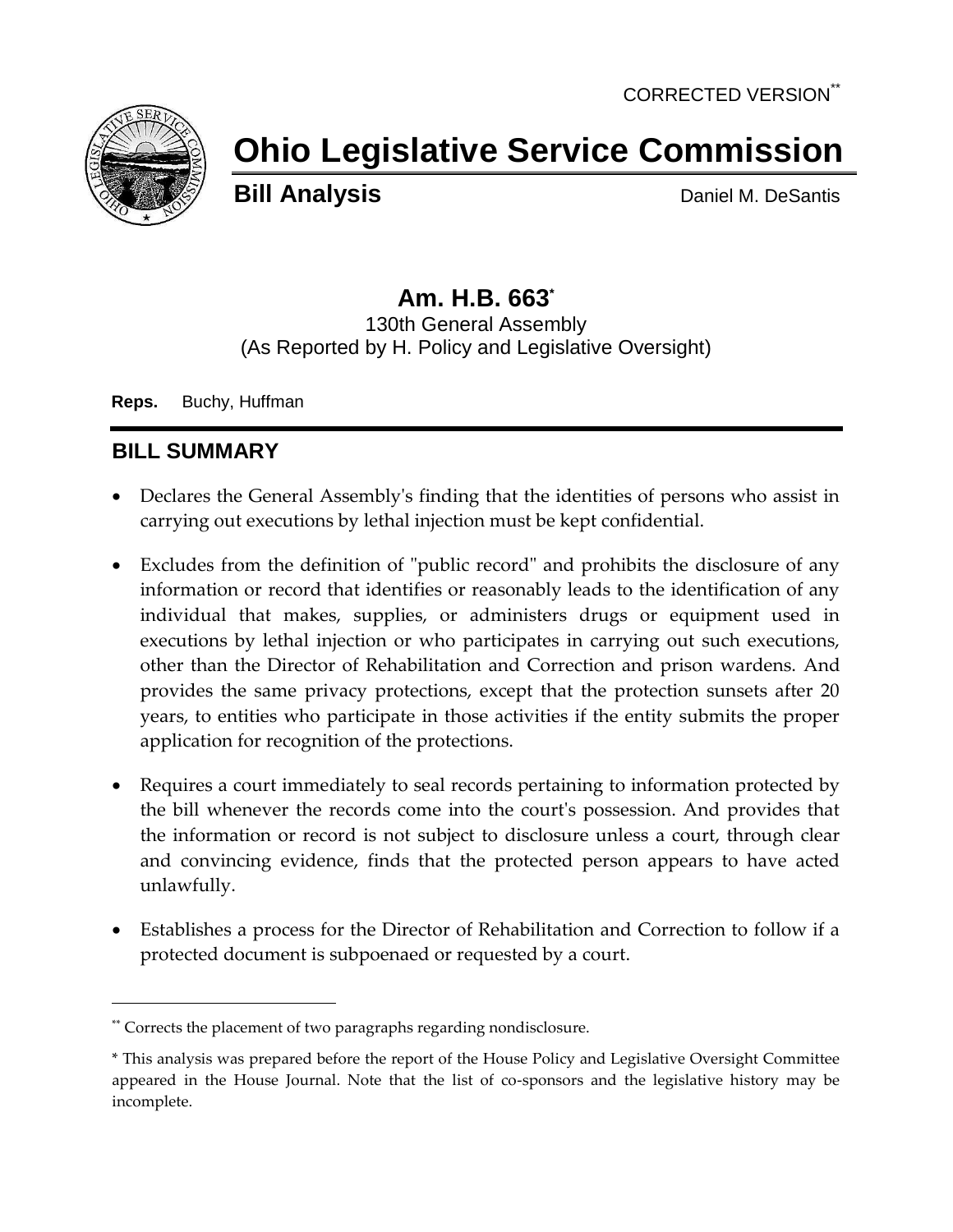- Creates a civil cause of action for unauthorized disclosure of confidential information relating to executions by lethal injection.
- Prohibits a licensing authority from taking disciplinary action against a licensee for participating in, consulting regarding, performing any function with respect to, or providing any expert opinion testimony regarding an execution by lethal injection.
- Voids contracts that either prohibit the sale, distribution, or transfer of any drug to a governmental entity for use in an execution by lethal injection or are designed to prevent a governmental entity from obtaining a drug for use in such an execution.

## **CONTENT AND OPERATION**

### **Need for confidentiality for persons who assist in executions**

The bill declares the General Assembly's finding that the identities of persons, including business and other entities, $1$  who assist the Department of Rehabilitation and Correction (DRC) in carrying out executions by lethal injection must be kept confidential to protect them from harassment and possible physical harm. The bill declares the General Assembly's further findings that such persons, have been subjected to threats and risks in other states, that DRC cannot get the necessary assistance to carry out death sentences by lethal injection without the protection of confidentiality, and that the bill is needed to prevent foreign and domestic individuals and entities from interfering with executions by entering into agreements to prevent DRC from obtaining the necessary drugs.<sup>2</sup>

#### **Nondisclosure**

The bill provides certain protections and limitations with respect to any information or record that identifies or reasonably leads to the identification of a person who, in a variety of ways (see "**Qualifying activities**" below), is involved in the administration of a death sentence by lethal injection. By definition, "person" includes an individual, corporation, business trust, estate, trust, partnership, and association.<sup>3</sup> Therefore, the protections and limitations outlined in the bill apply to individuals as well as to the other entities mentioned. The protections and limitations are as follows:<sup>4</sup>

 $^{4}$  R.C. 2949.222(B)(1), (2), and (3).



<sup>&</sup>lt;sup>1</sup> R.C. 1.59, incorporated by reference into R.C. 2949.222(A)(1).

 $2$  R.C. 2949.221(B).

 $3$  R.C. 2949.222(A)(1) and 1.59.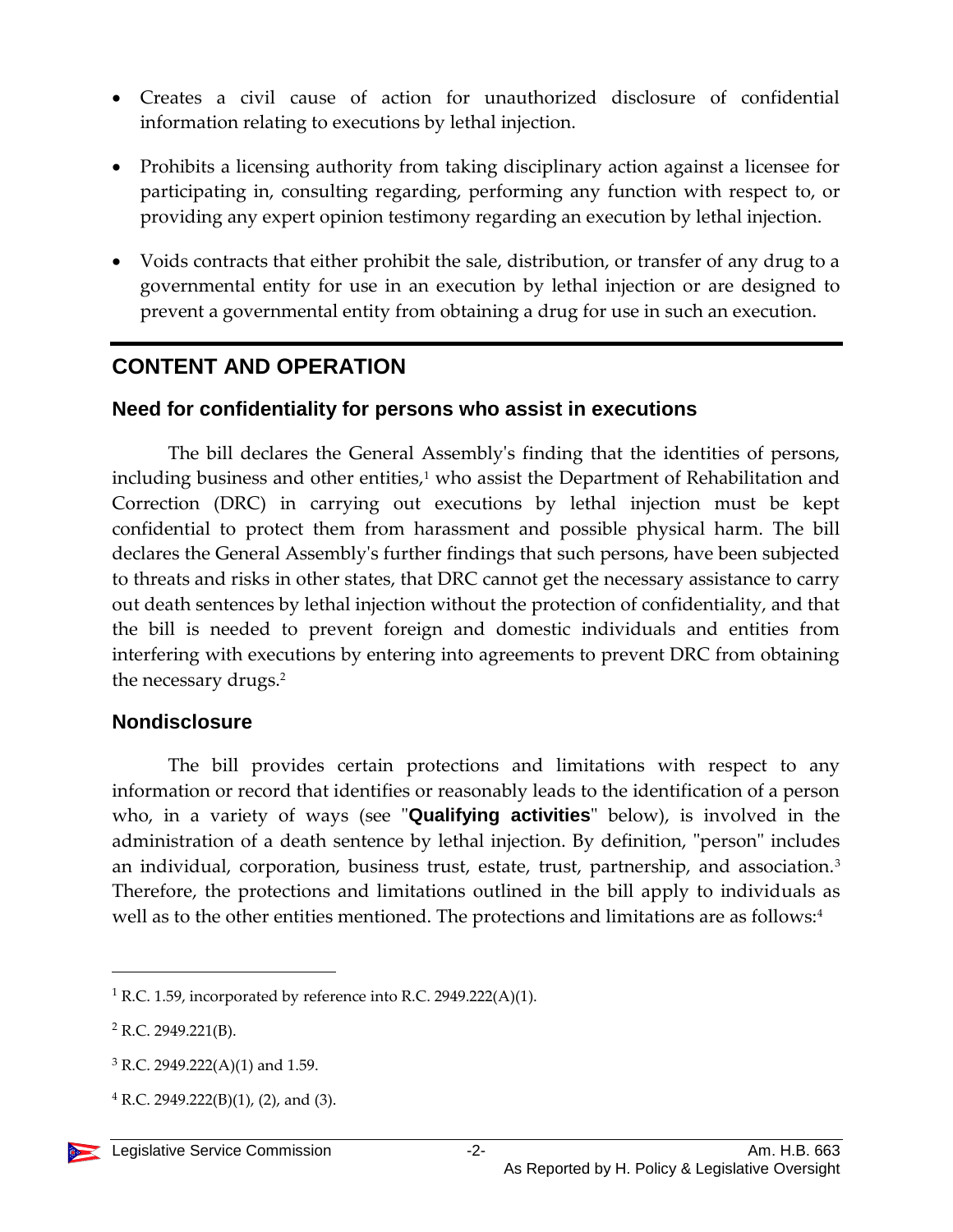(1) The information or record must be classified as confidential, is privileged under law, and is not subject to disclosure by any person, state agency, governmental entity, board, or commission or any political subdivision as a public record under Ohio Public Records Law or otherwise.<sup>5</sup>

(2) The information or record is not subject to disclosure by or during any judicial proceeding, inquiry, or process, except as described below in "**Judicial access to information**."

(3) The information or record is not subject to discovery, subpoena, or any other means of legal compulsion for disclosure to any person or entity, except as described below in "**Judicial access to information**."

These rights are to be automatically recognized with respect to individuals. But with respect to a person (entity) that is not an individual, the rights do not exist unless the person (entity) requests to have the rights recognized by applying to the Director of Rehabilitation and Correction.

Under the bill, the Director of Rehabilitation and Correction by rule must establish the procedure according to which a person who is not an individual may apply in writing for the rights. The Director must approve an application that is submitted in compliance with the rules. A person (entity) whose application is approved is entitled to the rights for 20 years after the person ceases the qualifying activity. 6

The bill also expressly applies the foregoing confidentiality provisions to information or records identifying to any current or former DRC employee or other individual, other than the Director of DRC or the warden of the state correctional institution in which the execution took place, who, having been elected or designated by the Director, participated in the administration of a sentence of death by lethal injection.<sup>7</sup>

The bill establishes a civil cause of action for the knowing disclosure, without the approval of the Director of DRC, of the identity of any person protected by the bill's nondisclosure provisions. The plaintiff in such an action may recover actual damages,

 $5$  R.C. 149.43(A)(1)(cc).

 $6$  R.C. 2949.222(D).

 $7$  R.C. 2949.222(C).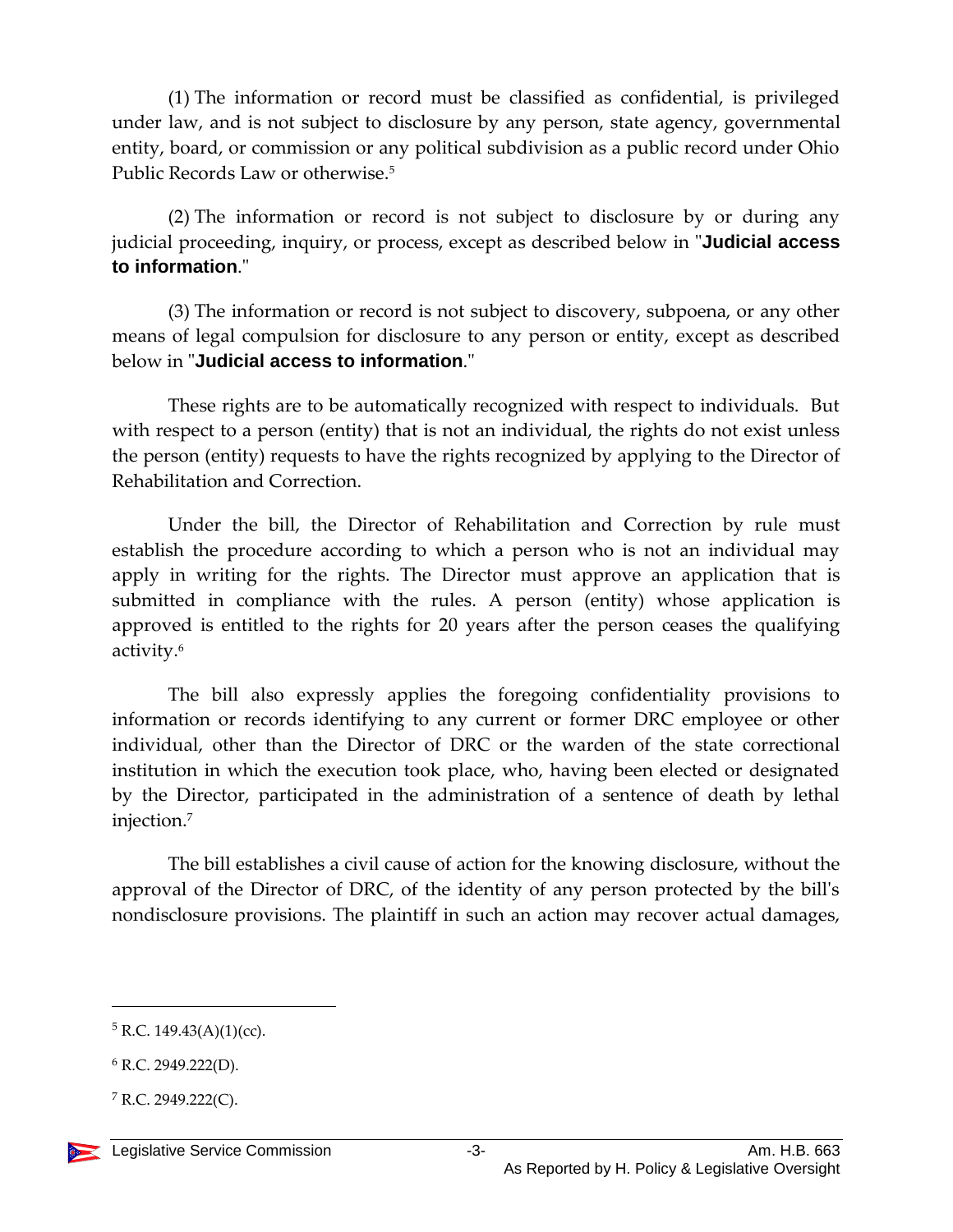punitive damages upon a showing of a willful violation of the nondisclosure provisions, and reasonable attorney's fees and court costs.<sup>8</sup>

#### **Qualifying activities**

Under the bill, a person who is involved in the administration of the death penalty by lethal injection, by being involved in any of the following activities, is entitled to have any information or record that identifies or reasonably leads to the identification of the person limited and protected in the three ways described above. The qualifying activities are as follows:<sup>9</sup> manufacturing, compounding, importing, transporting, distributing, supplying, prescribing, preparing, administering, using, or testing any of the compounding equipment or components, the active pharmaceutical ingredients, the drugs or combination of drugs, the medical supplies, or the medical equipment.

#### **Judicial access to information**

The bill requires a court promptly to order the immediate sealing of records containing information that identifies or may reasonably lead to the identification of a current or former employee of DRC, or a person involved in a qualifying activity described above, whenever such a record comes into the court's possession. Under the bill, sealing a record means to remove a record from the main file of similar records and to secure it in a separate file that contains only sealed records accessible only to the court.<sup>10</sup>

If such a record is subpoenaed or requested by a court order, the Director of Rehabilitation and Correction must provide the record. If the court determines that the record is necessary for just adjudication, the court must order the director to appear at a private hearing with a copy of the record and any other relevant evidence. The information is not otherwise subject to disclosure unless the court, through clear and convincing evidence presented in the private hearing, finds that the person whose identity was redacted appears to have acted unlawfully with respect to the person's involvement in the administration of a lethal injection.<sup>11</sup>

 $8$  R.C. 2949.222(E).

 $9$  R.C. 2949.222(B).

<sup>10</sup> R.C. 2949.223(A) and (B).

 $^{11}$  R.C. 2949.223(C).